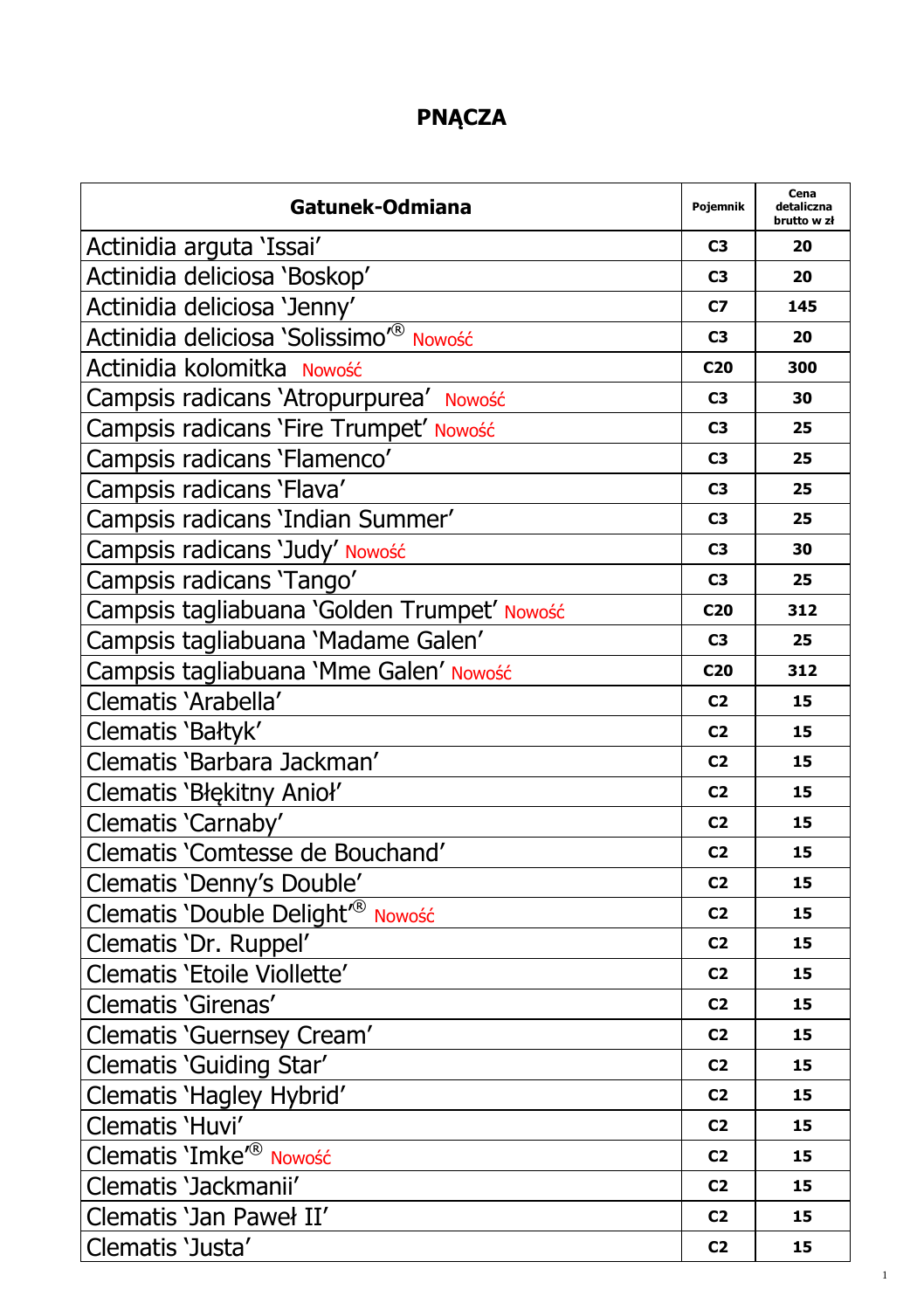| Gatunek-Odmiana                                     | Pojemnik       | Cena<br>detaliczna<br>brutto w zł |
|-----------------------------------------------------|----------------|-----------------------------------|
| Clematis 'Madame le Coultre'                        | C <sub>2</sub> | 15                                |
| Clematis 'Miss Bateman'                             | C <sub>2</sub> | 15                                |
| Clematis 'Mrs Cholmondeley'                         | C <sub>2</sub> | 15                                |
| Clematis 'Multi Blue'                               | C <sub>2</sub> | 15                                |
| Clematis 'Nelly Moser'                              | C <sub>2</sub> | 15                                |
| Clematis 'Niobe'                                    | C <sub>2</sub> | 15                                |
| Clematis 'Omoshiro'                                 | C <sub>2</sub> | 15                                |
| Clematis 'Piilu'                                    | C <sub>2</sub> | 15                                |
| Clematis 'Pink Fantasy'                             | C <sub>2</sub> | 15                                |
| Clematis 'Polish Spirit'                            | C <sub>2</sub> | 15                                |
| Clematis 'Rasputin'                                 | C <sub>2</sub> | 15                                |
| Clematis 'Red Star'                                 | C <sub>2</sub> | 15                                |
| Clematis 'Rouge Cardinal'                           | C <sub>2</sub> | 15                                |
| Clematis 'Ruutel'                                   | C <sub>2</sub> | 15                                |
| Clematis 'Scartho Gem'                              | C <sub>2</sub> | 15                                |
| Clematis 'Taiga <sup>PBR</sup> ' Nowość             | C5             | 25                                |
| Clematis 'The President'                            | C <sub>2</sub> | 15                                |
| Clematis 'Tudor'                                    | C <sub>2</sub> | 15                                |
| Clematis 'Valge Daam'                               | C <sub>2</sub> | 15                                |
| Clematis 'Ville de Lyon'                            | C <sub>2</sub> | 15                                |
| Clematis 'Viola'                                    | C <sub>2</sub> | 15                                |
| Clematis 'Voluceau'                                 | C <sub>2</sub> | 15                                |
| Clematis 'Vyvyan Panelly'                           | C <sub>2</sub> | 15                                |
| Clematis 'Warszawska Nike'                          | C <sub>2</sub> | 15                                |
| Clematis 'Xerxes'                                   | C <sub>2</sub> | 15                                |
| Clematis 'Yokikomachi'                              | C <sub>2</sub> | 15                                |
| Clematis 'Yokiokoshi'                               | C <sub>2</sub> | 15                                |
| Clematis Ashva Nowość                               | C <sub>2</sub> | 15                                |
| Clematis florida 'Alba Plena' Nowość                | C3             | 25                                |
| Clematis Generał Sikorski Nowość                    | C <sub>2</sub> | 15                                |
| Clematis montana Double Delight <sup>®</sup> Nowość | C <sub>2</sub> | 15                                |
| Clematis montana Giant Star ® Nowość                | C <sub>2</sub> | 15                                |
| Clematis montana grandiflora Nowość                 | C3             | 25                                |
| Clematis montana Morning Yellow ® Nowość            | C <sub>2</sub> | 15                                |
| Clematis montana Rosebud <sup>®</sup> Nowość        | C <sub>2</sub> | 15                                |
| Clematis montana rubens Nowość                      | C3             | 25                                |
| Clematis montana Yellow Starling ® Nowość           | C <sub>2</sub> | 15                                |
| <b>Clematis The Vagabond Nowość</b>                 | C <sub>2</sub> | 15                                |
| Clematis Westerplatte Nowość                        | C <sub>2</sub> | 15                                |

 $\overline{\phantom{a}}$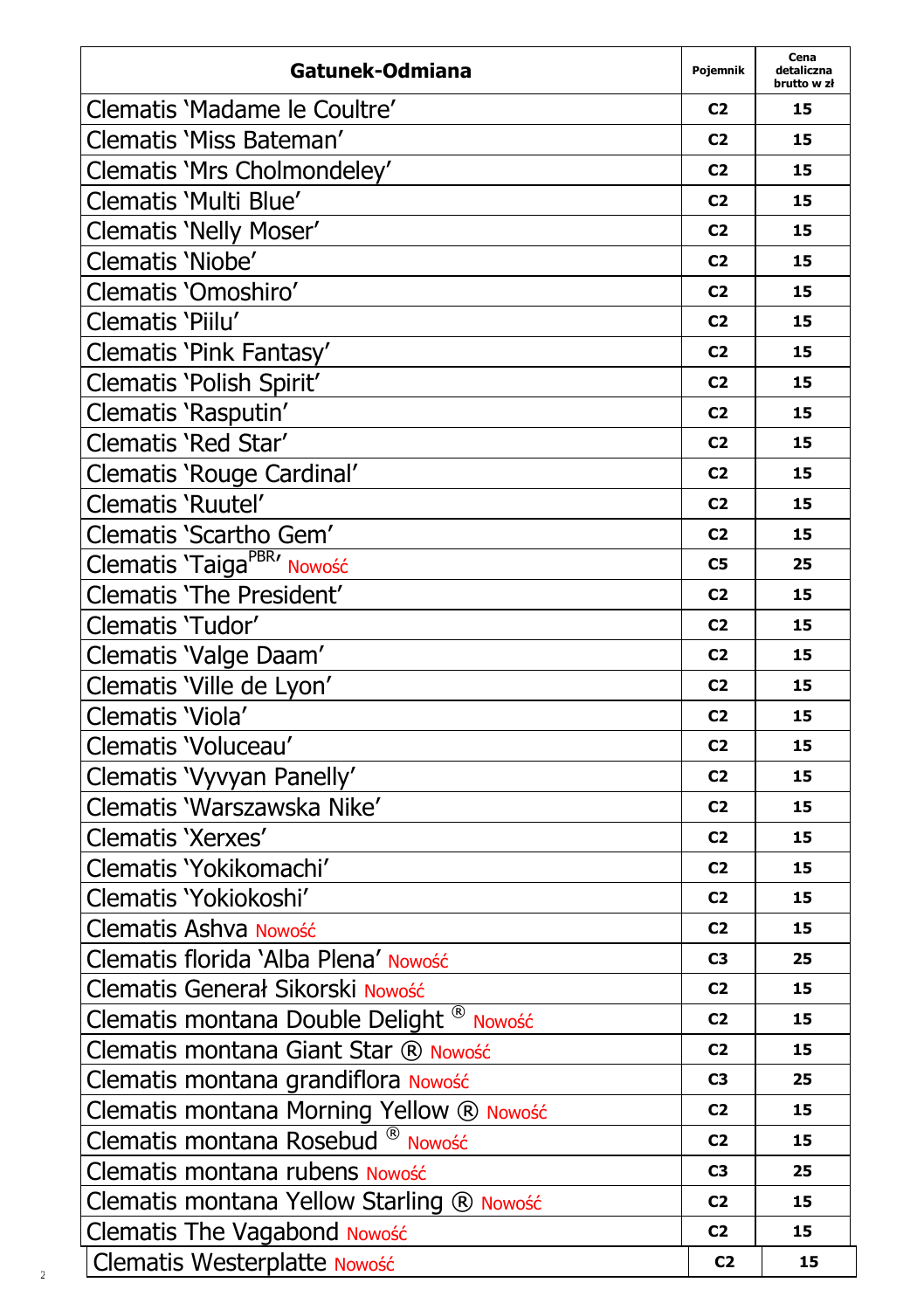| Gatunek-Odmiana                                      | Pojemnik        | Cena<br>detaliczna<br>brutto w zł |
|------------------------------------------------------|-----------------|-----------------------------------|
| Hedera algeriensis Nowość                            | C3              | 15                                |
| Hedera canariensis 'Gloire de Marengo' Nowość        | C3              | 15                                |
| Hedera canariensis 'Gloire de Marengo' Nowość        | C2              | 15                                |
| Hedera helix                                         | C <sub>2</sub>  | 15                                |
| Hedera helix 'Arborescens'                           | C3              | 15                                |
| Hedera helix 'Golden Ingot'                          | C3              | 15                                |
| Hedera helix 'Goldheart' Nowość                      | C2              | 15                                |
| Hedera helix 'Ivalace' Nowość                        | C3              | 15                                |
| Hedera helix 'Little Diamond' Nowość                 | C3              | 15                                |
| Hedera helix 'Mint Kolibri' Nowość                   | C2              | 15                                |
| Hedera helix 'White Wonder' Nowość                   | C2              | 15                                |
| Hedera helix 'Yellow Ripple'                         | C3              | 15                                |
| Hedera helix hibernica Nowość                        | C <sub>2</sub>  | 15                                |
| Hedera hibernica                                     | C3              | 15                                |
| Hydrangea anomala petiolaris                         | C3              | 20                                |
| Hydrangea petiolaris 'Silver Lining' Nowość          | C3              | 25                                |
| Lonicera - w odmianach                               | C2              | 15                                |
| Lonicera henryi Nowość                               | C <sub>2</sub>  | 15                                |
| Parthenocissus quinquefollia                         | C2              | 15                                |
| Parthenocissus quinquefollia 'Star Showers' Nowość   | C2              | 20                                |
| Parthenocissus tricuspidata 'Green Spring' Nowość    | C <sub>20</sub> | 343                               |
| Parthenocissus tricuspidata 'Veitchi'                | C2              | 15                                |
| Passiflora caerulea 'Purple Haze' Nowość             | C3              | 25                                |
| Passiflora caerulea Nowość                           | C <sub>20</sub> | 330                               |
| Rosa (pnąca)                                         | C3              | 18                                |
| Rosa (pnąca) Nowość                                  | C <sub>20</sub> | 378                               |
| Schisandra sphenanthera Nowość                       | C <sub>2</sub>  | 20                                |
| Schizophragma hydrangeoides 'Snow Sensation' Nowość  | C <sub>20</sub> | 240                               |
| Schizopragma hydrangeoides 'Roseum'                  | C1,5            | 35                                |
| Trachelospermum asiaticum                            | C <sub>2</sub>  | 20                                |
| 'Christabel Bielenberg' Nowość                       |                 |                                   |
| Trachelospermum asiaticum 'Mandanianum' Nowość       | C3              | 20                                |
| Trachelospermum asiaticum                            | C2              | 20                                |
| 'Ogon Nishiki' Nowość                                |                 |                                   |
| Trachelospermum jasminoides Nowość                   | C3              | 20                                |
| Trachelospermum jasminoides Nowość                   | C <sub>20</sub> | 285                               |
| Trachelospermum jasminoides 'Pink Showers' Nowość    | C12             | 265                               |
| Trachelospermum jasminoides 'Star of Toscane' Nowość | C12             | 265                               |
| Vitis colgnetiae                                     | C7              | 135                               |